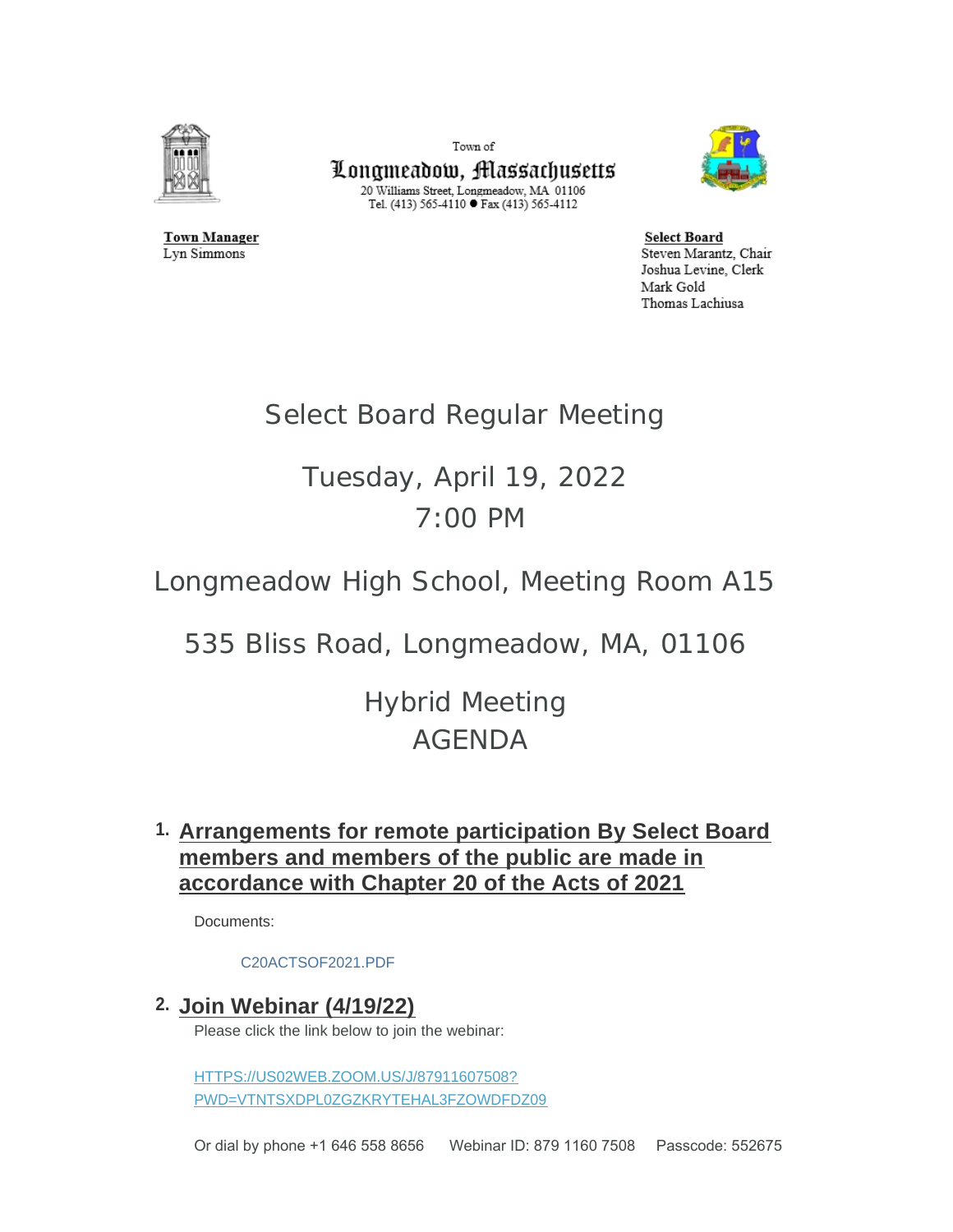# **Open Session, Announcement of Audio and Video 3. Recording, Pledge of Allegiance.**

# **Announcements 4.**

Documents:

[\\_SELECT BOARD REGULAR MEETING - ANNOUNCEMENTS \(6\).PDF](https://www.longmeadow.org/AgendaCenter/ViewFile/Item/2242?fileID=22225)

# **Resident Comments 5.**

# **Select Board Comments 6.**

# **7. Town Manager's Report**

### **Town Manager's Report April 19, 2022 A.**

Documents:

#### [TOWN MANAGER REPORT APRIL 19 2022.PDF](https://www.longmeadow.org/AgendaCenter/ViewFile/Item/2267?fileID=22304)

### **Department Monthly Reports - March B.**

Documents:

[BUILDING - MONTHLY REPORT FOR MARCH 2022.PDF](https://www.longmeadow.org/AgendaCenter/ViewFile/Item/2263?fileID=22214) [COA MONTHLY REPORT - MARCH.PDF](https://www.longmeadow.org/AgendaCenter/ViewFile/Item/2263?fileID=22215) [FIRE DEPT. MARCH 2022 RPT.PDF](https://www.longmeadow.org/AgendaCenter/ViewFile/Item/2263?fileID=22216) [LPD MONTHLY REPORT MARCH 2022.PDF](https://www.longmeadow.org/AgendaCenter/ViewFile/Item/2263?fileID=22217) [PARKS AND RECREATION MARCH 2022.PDF](https://www.longmeadow.org/AgendaCenter/ViewFile/Item/2263?fileID=22218) [MONTHLY REPORT FINANCE DEPT - 2022 MAR.PDF](https://www.longmeadow.org/AgendaCenter/ViewFile/Item/2263?fileID=22226) [LIBRARY MARCH 2022 \(1\).PDF](https://www.longmeadow.org/AgendaCenter/ViewFile/Item/2263?fileID=22302)

# **Continuation of Hearing - Petition for Verizon job 8. #1A5FS6S, Bliss Road**

Documents:

#### [VERIZON PETITION - BLISS ROAD.PDF](https://www.longmeadow.org/AgendaCenter/ViewFile/Item/2254?fileID=22212)

### **Town Manager Memo to Select Board - cell tower utility pole A.**

Documents:

[TOWN MANAGER TO SELECT BOARD BLISS ROAD UTILITY POLE FOR](https://www.longmeadow.org/AgendaCenter/ViewFile/Item/2268?fileID=22305)  CELL TOWER.PDF

### **Old Business 9.**

- A. Approval of Meeting Minutes
	- **March 21, 2022 Draft Minutes a.**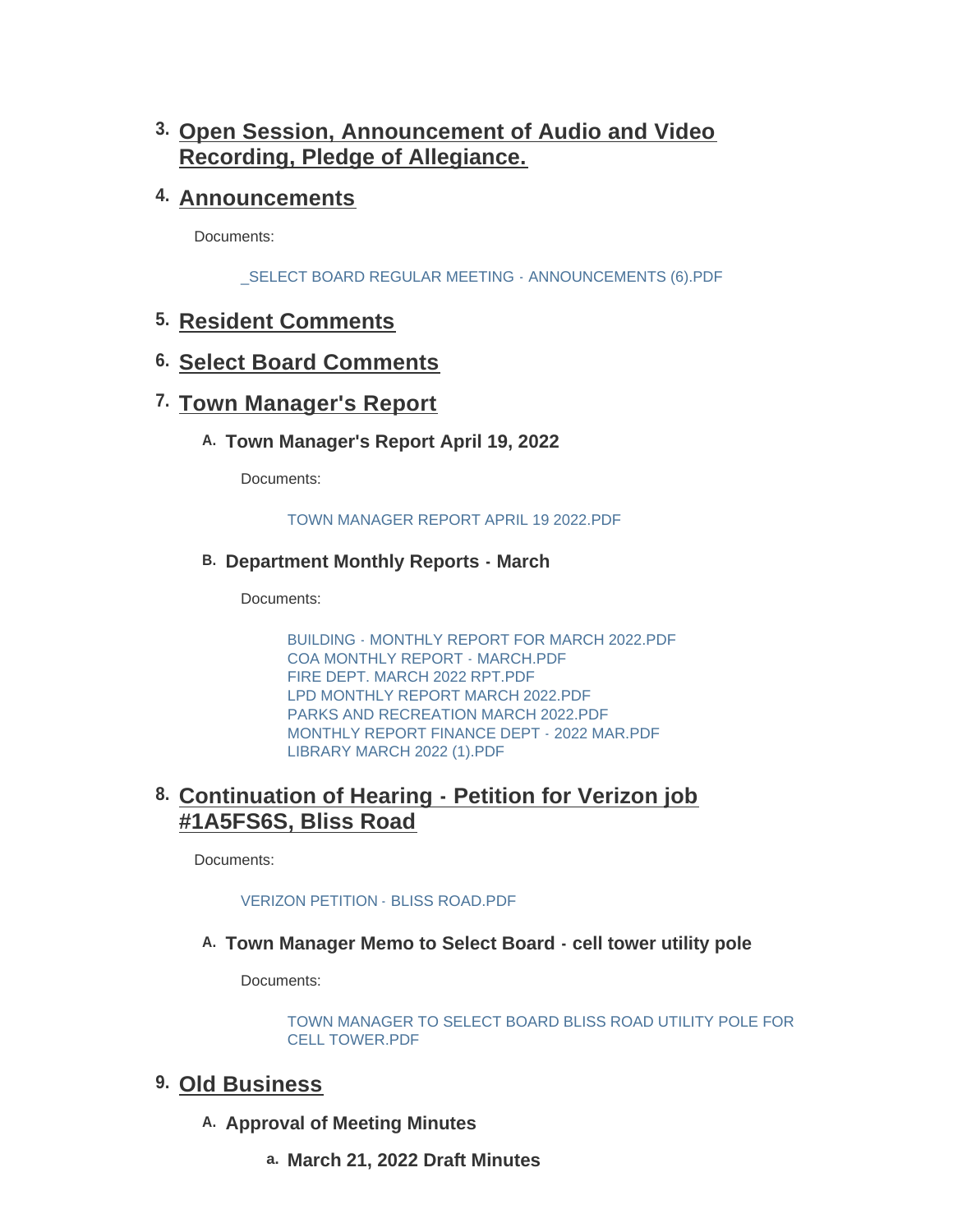Documents:

#### [2022 3 21 DRAFT MINUTES.PDF](https://www.longmeadow.org/AgendaCenter/ViewFile/Item/2266?fileID=22301)

**March 21, 2022 Draft Minutes**

**Update - Eversource Western Mass Natural Gas Reliability B. Project**

### 10. New Business

A. Appointment of the Department of Public Works Director

Documents:

[TOWN MANAGER TO SELECT BOARD MEMO AND RESUME FOR DPW](https://www.longmeadow.org/AgendaCenter/ViewFile/Item/2253?fileID=22227)  DIRECTOR APPOINTMENT SEAN VAN DEUSEN.PDF

#### **Presentations B.**

**Beth S. Greenblatt, Beacon Integrated Solutions a.**

Documents:

[LONGMEADOW SOLAR SUMMARY 22-0404.PDF](https://www.longmeadow.org/AgendaCenter/ViewFile/Item/2257?fileID=22303)

#### **Updated WESTCOMM District Agreement C.**

Documents:

#### [DISTRICT AGREEMENT V2 07012022.PDF](https://www.longmeadow.org/AgendaCenter/ViewFile/Item/2252?fileID=22213)

#### **2022 Arbor Day Proclamation D.**

Vote to proclaim Friday, April 29, 2022 as Arbor Day in the Town of Longmeadow.

Documents:

#### [ARBOR DAY PROCLAMATION 2022.PDF](https://www.longmeadow.org/AgendaCenter/ViewFile/Item/2260?fileID=22211)

#### **Set Fall Town Meeting Date E.**

The Town Manager, Finance Director and Town Clerk recommend that the Select Board set Tuesday, October 25, 2022 as the date of the Fall Special Town Meeting.

### 11. Correspondence

Documents:

[TOWN OF LONGMEADOW MAIL - RE\\_ CABLE ADVISORY COMMITTEE.PDF](https://www.longmeadow.org/AgendaCenter/ViewFile/Item/2265?fileID=22222) [TOWN OF LONGMEADOW MAIL - CONCERN 012222A 780 LONGMEADOW](https://www.longmeadow.org/AgendaCenter/ViewFile/Item/2265?fileID=22223)  STREET.PDF [BOY SCOUTS LETTER.PDF](https://www.longmeadow.org/AgendaCenter/ViewFile/Item/2265?fileID=22224)

# **Adjourn 12.**